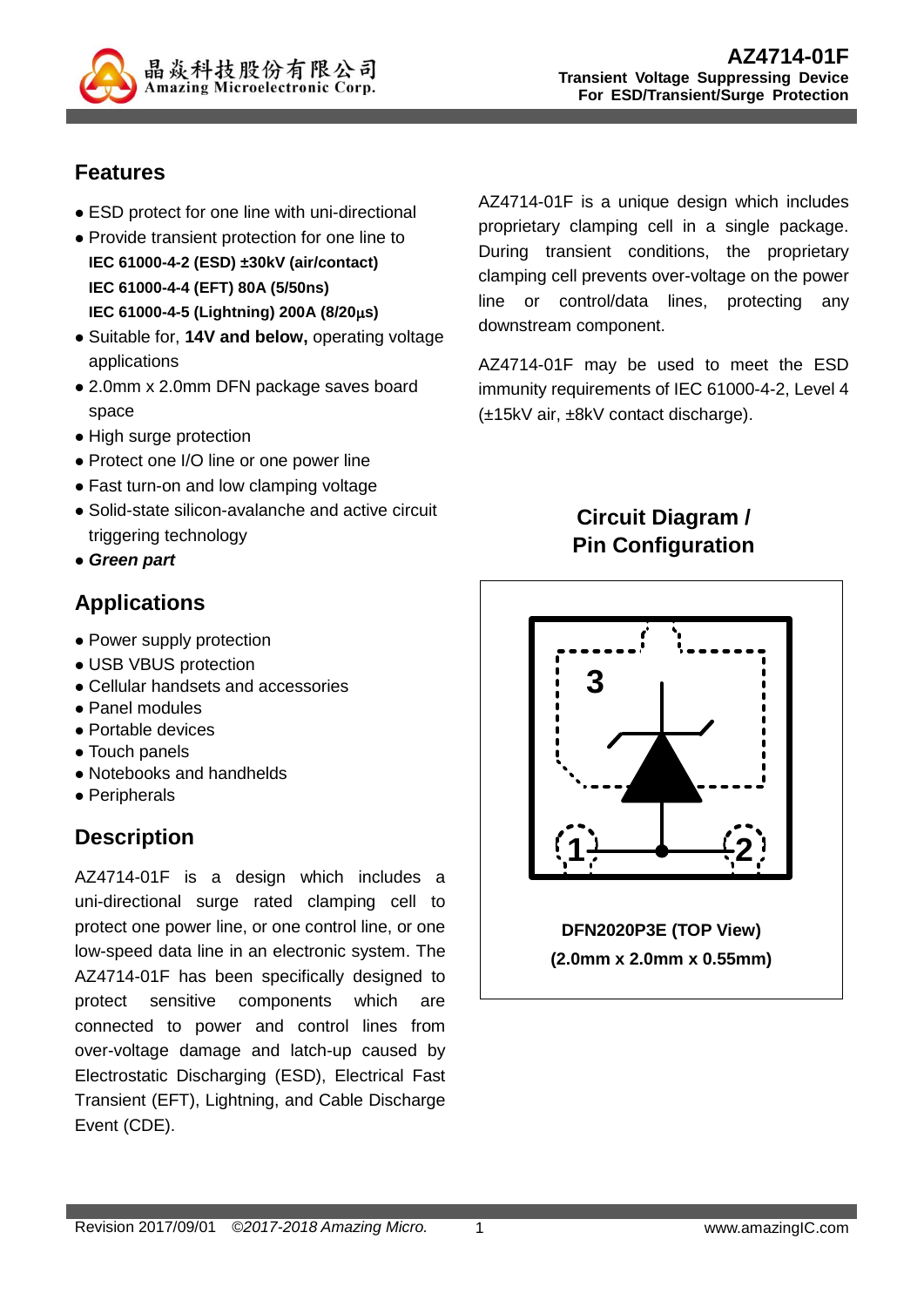

#### **SPECIFICATIONS**

| ABSOLUTE MAXIMUM RATINGS $(T_A = 25^{\circ}C,$ unless otherwise specified) |                            |                 |              |  |
|----------------------------------------------------------------------------|----------------------------|-----------------|--------------|--|
| <b>PARAMETER</b>                                                           | <b>SYMBOL</b>              | <b>RATING</b>   | <b>UNITS</b> |  |
| Peak Pulse Current (tp=8/20µs)                                             | $I_{PP}$ (Note 1)          | 200             | A            |  |
| Operating Supply Voltage (pin-3 to pin-1 and pin-2)                        | $V_{DC}$                   | 15.4            | V            |  |
| ESD per IEC 61000-4-2 (Air)                                                | $VESD-1$                   | ±30<br>kV       |              |  |
| ESD per IEC 61000-4-2 (Contact)                                            | $V_{ESD-2}$                | ±30             |              |  |
| <b>Lead Soldering Temperature</b>                                          | $T_{\texttt{SOL}}$         | 260 (10 sec.)   | $^{\circ}C$  |  |
| <b>Operating Temperature</b>                                               | $\mathsf{T}_{\mathsf{OP}}$ | $-55$ to $+125$ | $^{\circ}C$  |  |
| Storage Temperature                                                        | ${\sf T}_{\text{STO}}$     | $-55$ to $+150$ | °C           |  |

| <b>ELECTRICAL CHARACTERISTICS</b> |                      |                                                |             |            |            |              |
|-----------------------------------|----------------------|------------------------------------------------|-------------|------------|------------|--------------|
| <b>PARAMETER</b>                  | <b>SYMBOL</b>        | <b>CONDITIONS</b>                              | <b>MINI</b> | <b>TYP</b> | <b>MAX</b> | <b>UNITS</b> |
| Reverse Stand-Off                 |                      |                                                |             |            | 14         | V            |
| Voltage                           | $V_{RWM}$            | pin-3 to pin-1 and pin-2, $T = 25$ °C.         |             |            |            |              |
| Reverse Leakage                   |                      | $V_{RWM}$ = 14V, T = 25 °C,                    |             |            |            |              |
| Current                           | $I_{\text{L}eak}$    | pin-3 to pin-1 and pin-2.                      |             |            | 0.5        | μA           |
| Reverse                           |                      | $I_{\rm BV}$ = 1mA, T = 25 °C,                 |             |            |            | V            |
| <b>Breakdown Voltage</b>          | $V_{BV}$             | pin-3 to pin-1 and pin-2.                      | 15.5        |            | 18         |              |
|                                   |                      | $I_F = 15 \text{mA}, T = 25 \degree \text{C},$ | 0.5         |            | 1.2        | V            |
| <b>Forward Voltage</b>            |                      | $V_F$<br>pin-1 and pin-2 to pin-3.             |             |            |            |              |
| <b>Surge Clamping</b>             |                      | $I_{PP}$ = 200A, tp = 8/20 $\mu$ s, T = 25 °C, |             | 29         |            | V            |
| Voltage (Note 1)                  | $V_{CL-surge}$       | pin-3 to pin-1 and pin-2.                      |             |            |            |              |
|                                   |                      | IEC 61000-4-2 +8kV ( $I_{TLP}$ = 16A),         |             |            |            |              |
| <b>ESD Clamping</b>               | $V_{\text{clamp}}$   | $T = 25$ °C, Contact mode,                     |             | 16.5       |            | V            |
| Voltage (Note 2)                  |                      | pin-3 to pin-1 and pin-2.                      |             |            |            |              |
| <b>ESD Dynamic</b>                |                      | IEC 61000-4-2 0~+8kV,                          |             |            |            |              |
| Turn-on                           | $R_{\text{dynamic}}$ | $T = 25 \degree C$ , Contact mode,             |             | 0.04       |            | Ω            |
| Resistance                        |                      | pin-3 to pin-1 and pin-2.                      |             |            |            |              |
| Channel Input                     |                      | $V_R = 0V$ , f = 1MHz, T = 25 °C,              | 0.95        |            | 1.15       |              |
| Capacitance                       | $C_{IN}$             | pin-3 to pin-1 and pin-2.                      |             |            |            | nF           |

Note 1: The Peak Pulse Current measured conditions:  $t_p = 8/20 \mu s$ , 2 $\Omega$  source impedance.

Note 2: ESD Clamping Voltage was measured by Transmission Line Pulsing (TLP) System.

TLP conditions:  $Z_0 = 50\Omega$ ,  $t_p = 100$ ns,  $t_r = 1$ ns.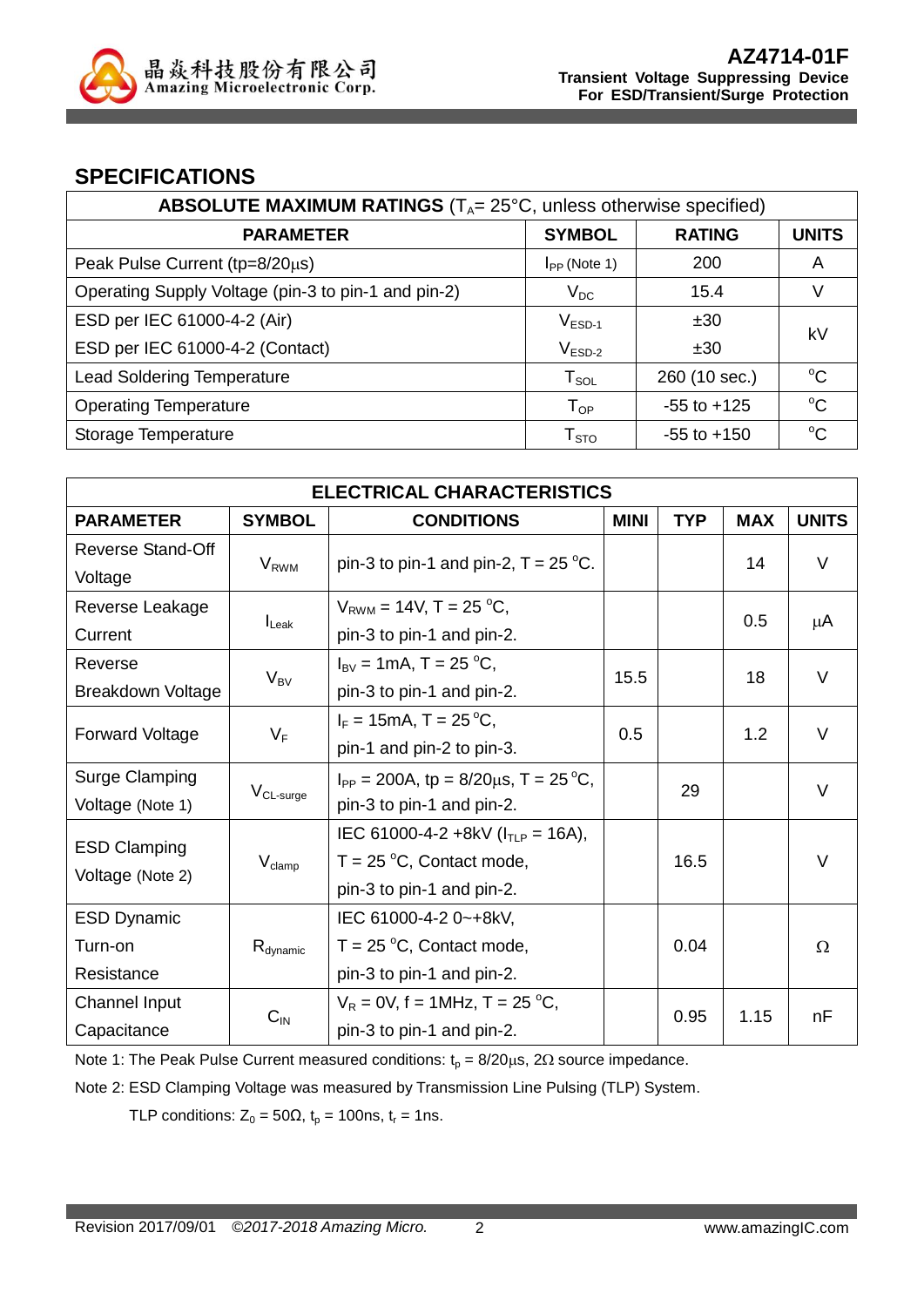

# **Typical Characteristics**







**Forward Clamping Voltage vs. Peak Pulse Current**

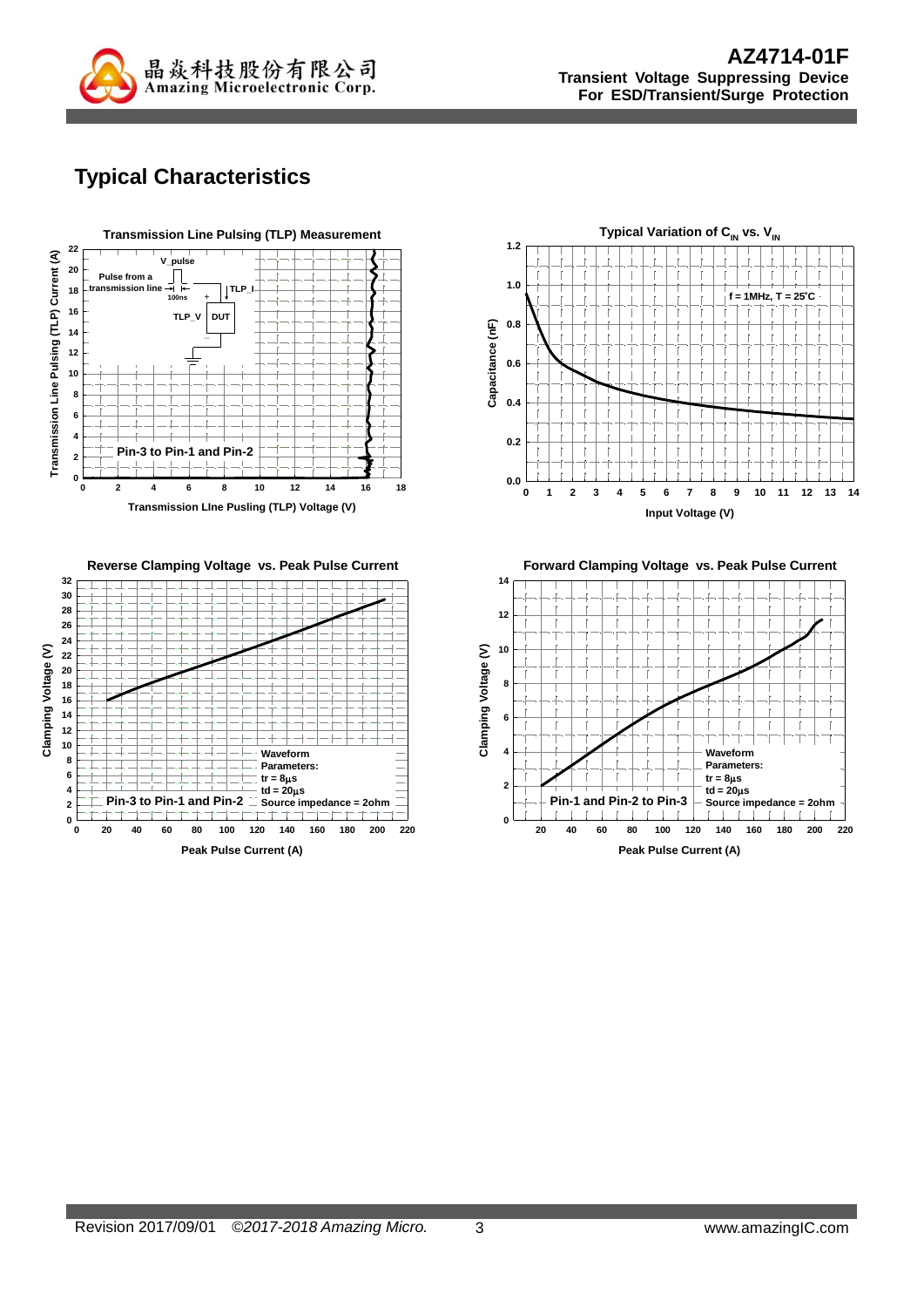

### **Applications**

The AZ4714-01F is designed to protect one line against system ESD/EFT/Lightning pulses by clamping them to an acceptable reference.

The usage of the AZ4714-01F is shown in Fig. 1. Protected lines, such as data lines, control lines, or power lines, are connected to pin 3. The pin 1 and pin 2 should be connected directly to a ground plane on the board. All path lengths connected to the pins of AZ4714-01F should be kept as short as possible to minimize parasitic inductance in the board traces.

In order to obtain enough suppression of ESD induced transient, a good circuit board is critical. Thus, the following guidelines are recommended:

- Minimize the path length between the protected lines and the AZ4714-01F.
- Place the AZ4714-01F near the input terminals or connectors to restrict transient coupling.
- The ESD current return path to ground should be kept as short as possible.
- Use ground planes whenever possible.
- NEVER route critical signals near board edges and near the lines which the ESD transient easily injects to.

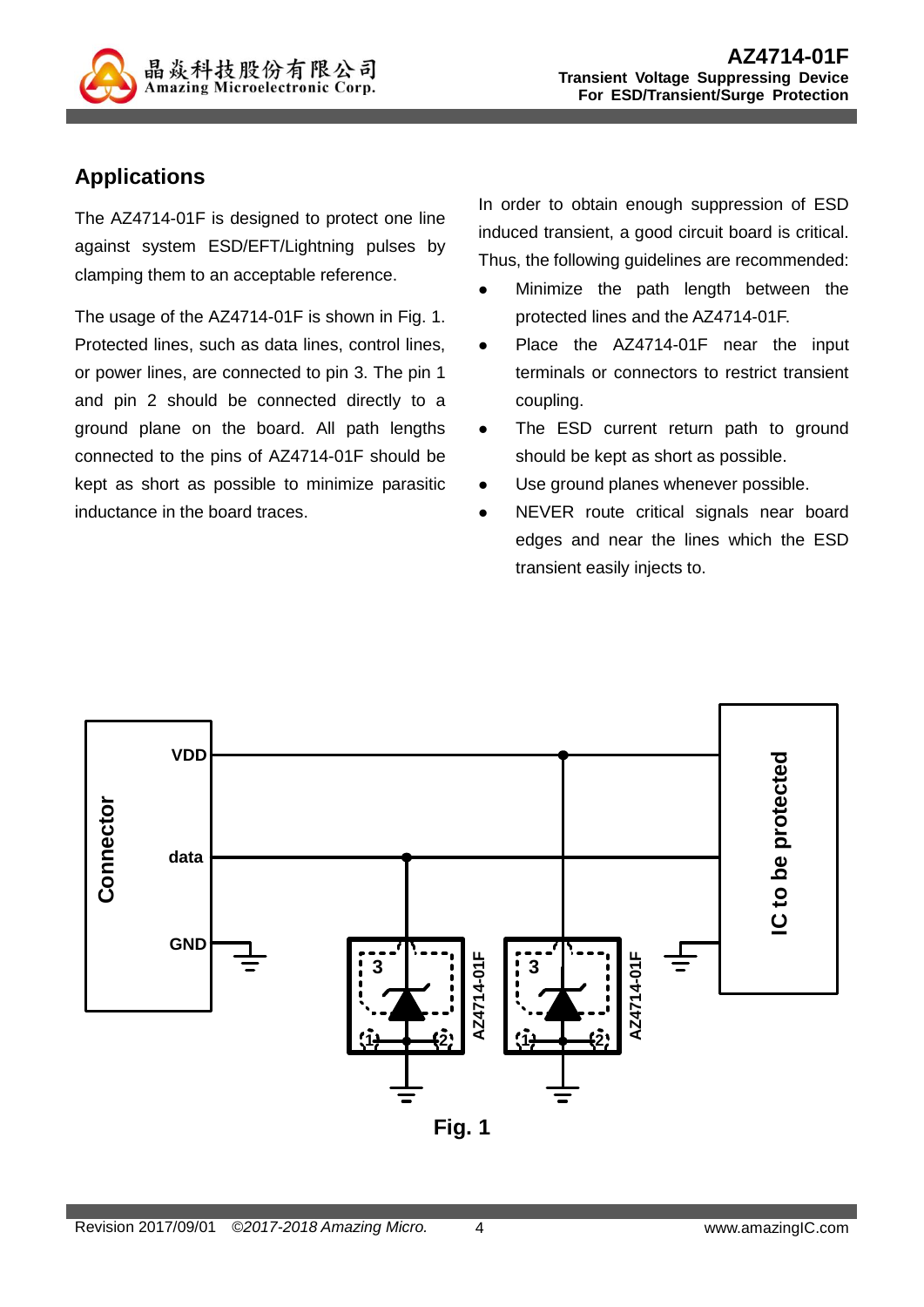

Fig. 2 shows another simplified example of using AZ4714-01F to protect the control lines, low-speed data lines, and power lines from ESD transient stress.



**Fig. 2**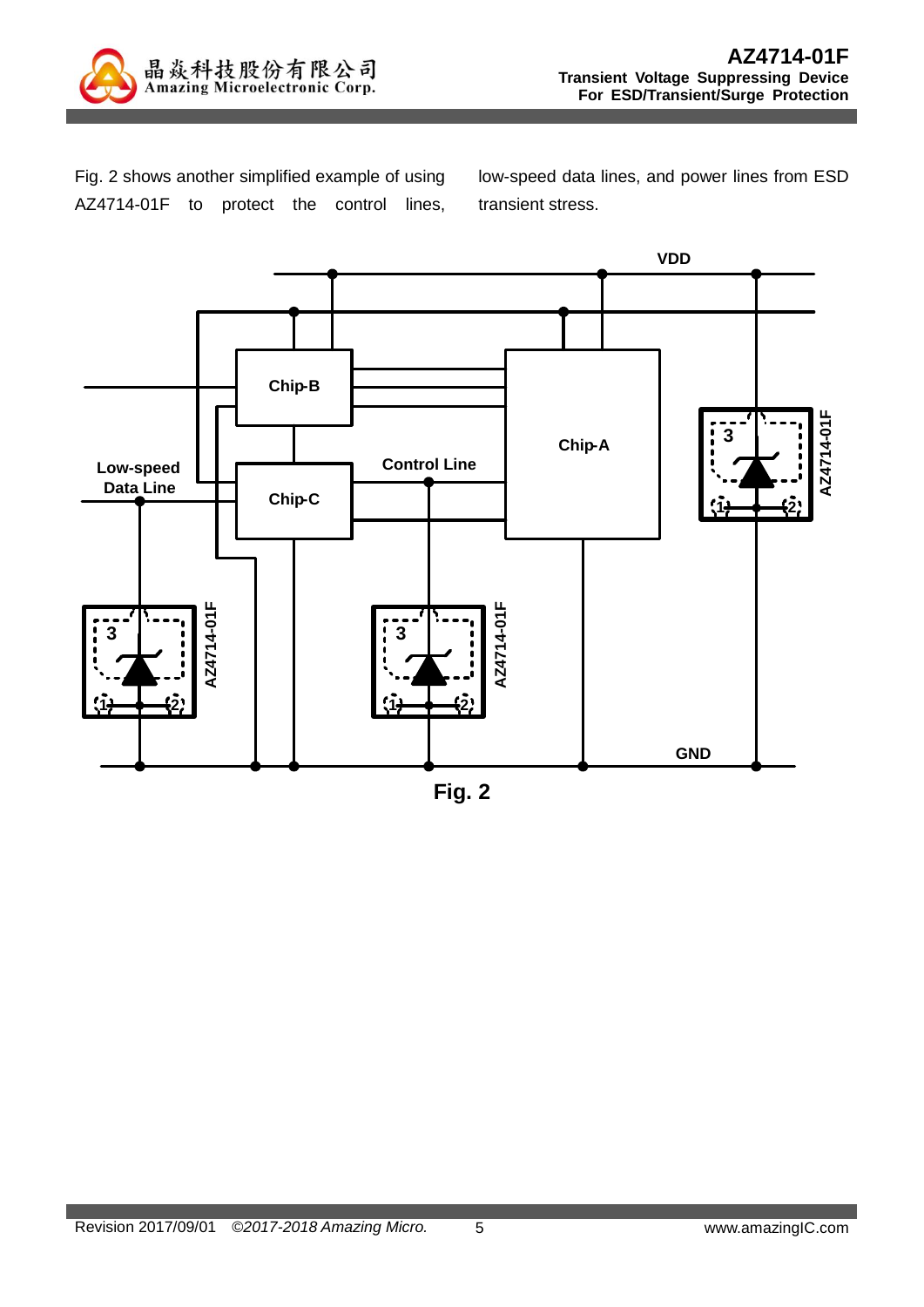

### **Mechanical Details**













|               | <b>PACKAGE DIMENSIONS</b> |
|---------------|---------------------------|
| <b>Cumhal</b> | <b>Millimeters</b>        |

| MIIIImeters |            |      |  |
|-------------|------------|------|--|
| <b>MIN</b>  | <b>NOM</b> | MAX  |  |
| 0.50        | 0.55       | 0.60 |  |
| 0.00        | 0.02       | 0.05 |  |
| 0.25        | 0.30       | 0.35 |  |
| 0.20BSC     |            |      |  |
| 0.152BSC    |            |      |  |
| 1.90        | 2.00       | 2.10 |  |
| 1.40        | 1.50       | 1.60 |  |
| 1.30BSC     |            |      |  |
| 1.90        | 2.00       | 2.10 |  |
| 0.95        | 1.05       | 1.15 |  |
| 0.20        | 0.30       | 0.40 |  |
| 0.35        | 0.40       | 0.45 |  |
| 0.20        | 0.25       | 0.30 |  |
| 0.20REF     |            |      |  |
| 0.20        | 0.30       | 0.40 |  |
|             |            |      |  |

**Land Layout**



Notes:

This LAND LAYOUT is for reference purposes only. Please consult your manufacturing partners to ensure your company's PCB design guidelines are met.